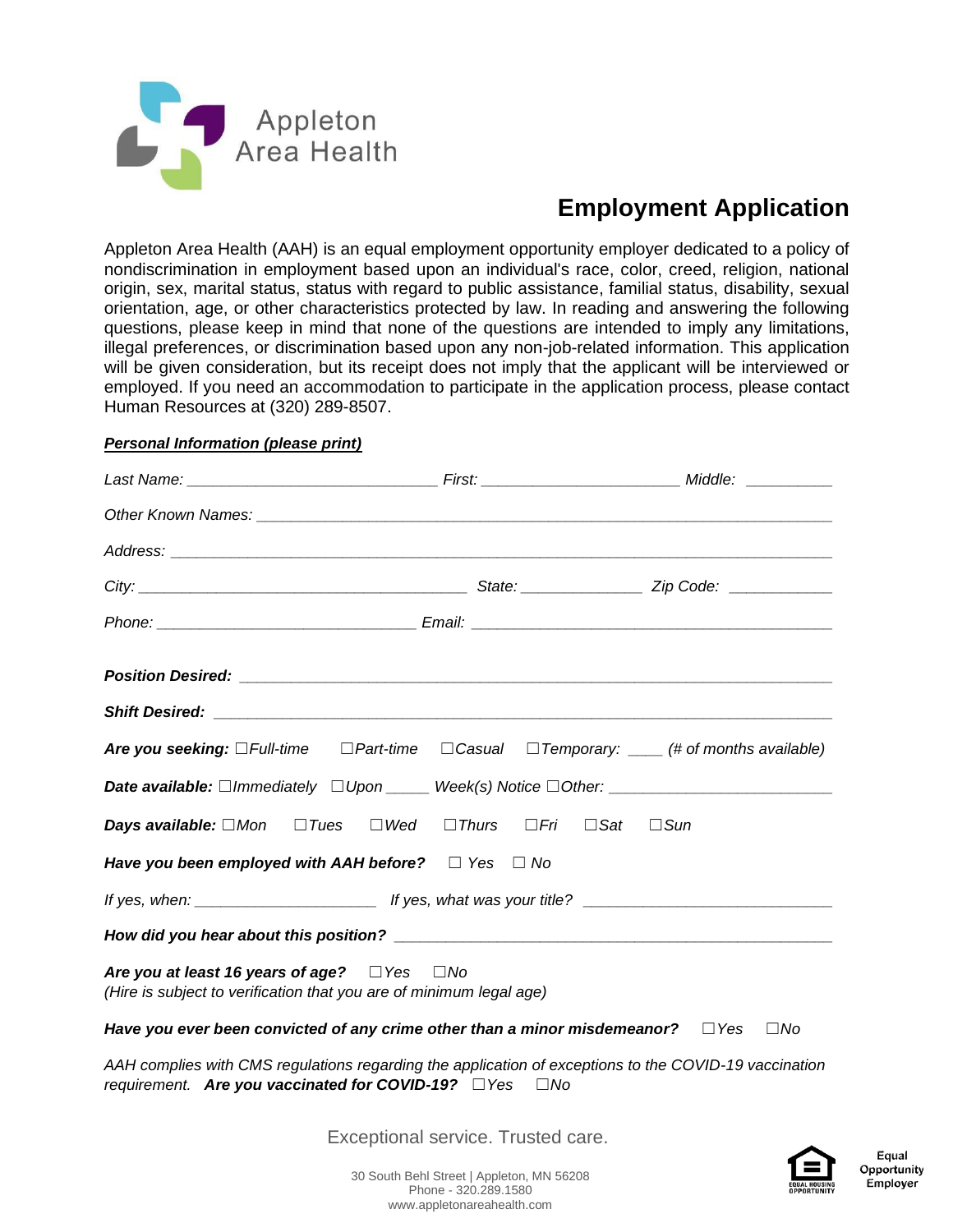

## *Education (please print)*

| Address of High School: <u>[19]</u> Address of High School: 2014 1999 |  |                                                                                                       |  |  |  |  |
|-----------------------------------------------------------------------|--|-------------------------------------------------------------------------------------------------------|--|--|--|--|
|                                                                       |  |                                                                                                       |  |  |  |  |
|                                                                       |  |                                                                                                       |  |  |  |  |
|                                                                       |  |                                                                                                       |  |  |  |  |
|                                                                       |  |                                                                                                       |  |  |  |  |
|                                                                       |  |                                                                                                       |  |  |  |  |
|                                                                       |  |                                                                                                       |  |  |  |  |
|                                                                       |  |                                                                                                       |  |  |  |  |
|                                                                       |  |                                                                                                       |  |  |  |  |
|                                                                       |  |                                                                                                       |  |  |  |  |
|                                                                       |  | States Registered in and Number (professional applicants only): _______________________               |  |  |  |  |
|                                                                       |  |                                                                                                       |  |  |  |  |
|                                                                       |  | References (please print) Please list three references other than past supervisors or family members: |  |  |  |  |
|                                                                       |  |                                                                                                       |  |  |  |  |
|                                                                       |  |                                                                                                       |  |  |  |  |
|                                                                       |  |                                                                                                       |  |  |  |  |

Exceptional service. Trusted care.

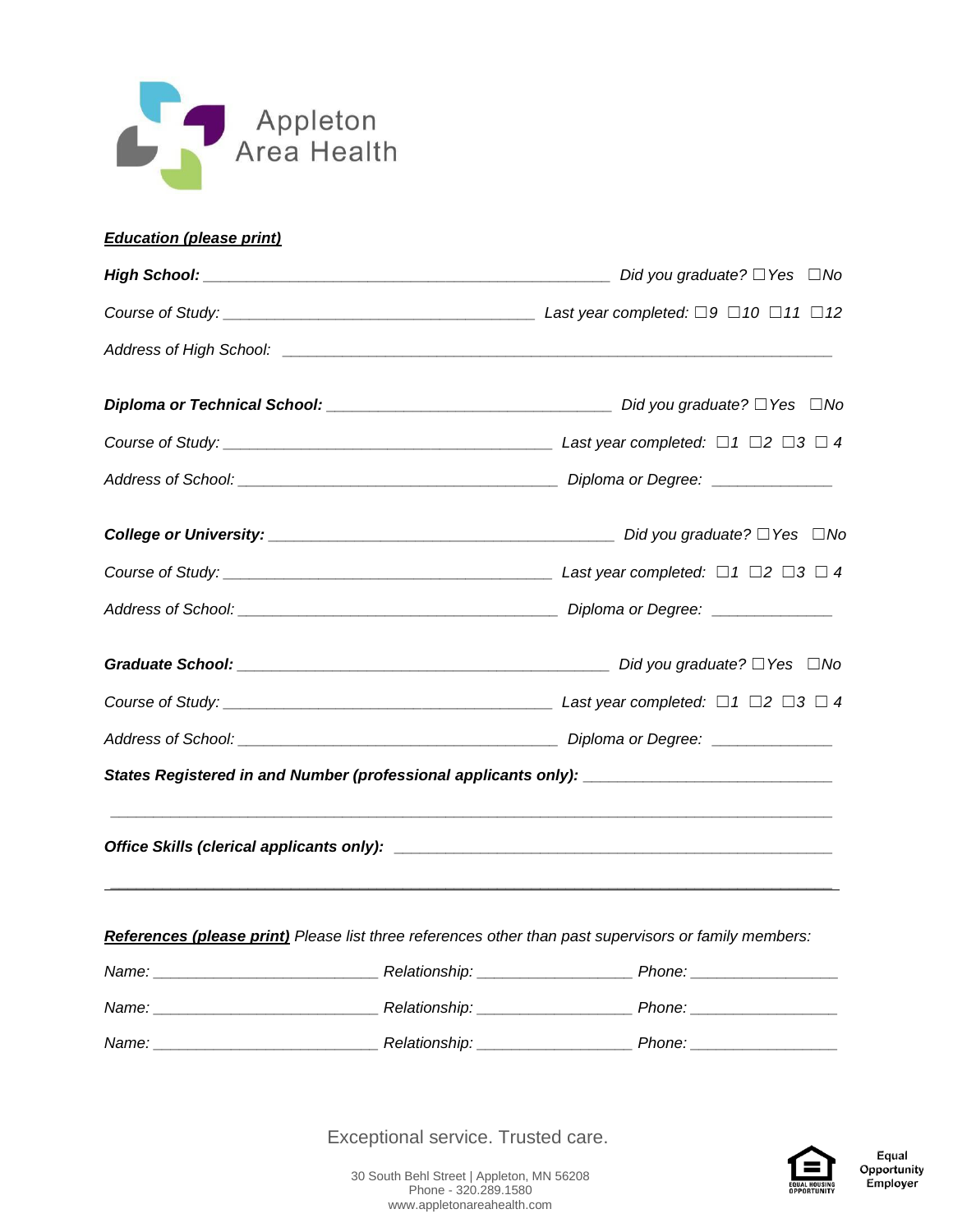

## *Employment History (please print)*

|                                                                    | Were you: Full-time Part-time Final pay: $\S$ May we contact this employer? $\square$ Yes $\square$ No                        |
|--------------------------------------------------------------------|-------------------------------------------------------------------------------------------------------------------------------|
|                                                                    | Employment Dates: From _____ To _____ Reason for Leaving: _______________________                                             |
|                                                                    |                                                                                                                               |
|                                                                    |                                                                                                                               |
|                                                                    |                                                                                                                               |
|                                                                    |                                                                                                                               |
|                                                                    | Were you: Full-time Part-time Final pay: $\frac{\mathcal{S}}{\mathcal{S}}$ May we contact this employer? $\Box$ Yes $\Box$ No |
|                                                                    |                                                                                                                               |
|                                                                    | Employment Dates: From _____ To _____ Reason for Leaving: _______________________                                             |
|                                                                    |                                                                                                                               |
|                                                                    |                                                                                                                               |
|                                                                    |                                                                                                                               |
|                                                                    |                                                                                                                               |
| Job Duties: <u>www.community.community.community.community.com</u> |                                                                                                                               |
|                                                                    | Were you: Full-time Part-time Final pay: $\frac{\mathcal{S}}{\mathcal{S}}$ May we contact this employer? $\Box$ Yes $\Box$ No |
|                                                                    | Employment Dates: From _____ To ______ Reason for Leaving: ______________________                                             |
|                                                                    |                                                                                                                               |
|                                                                    |                                                                                                                               |
|                                                                    |                                                                                                                               |
|                                                                    |                                                                                                                               |
|                                                                    | Were you: Full-time Part-time Final pay: $\frac{\mathcal{S}}{\mathcal{S}}$ May we contact this employer? $\Box$ Yes $\Box$ No |

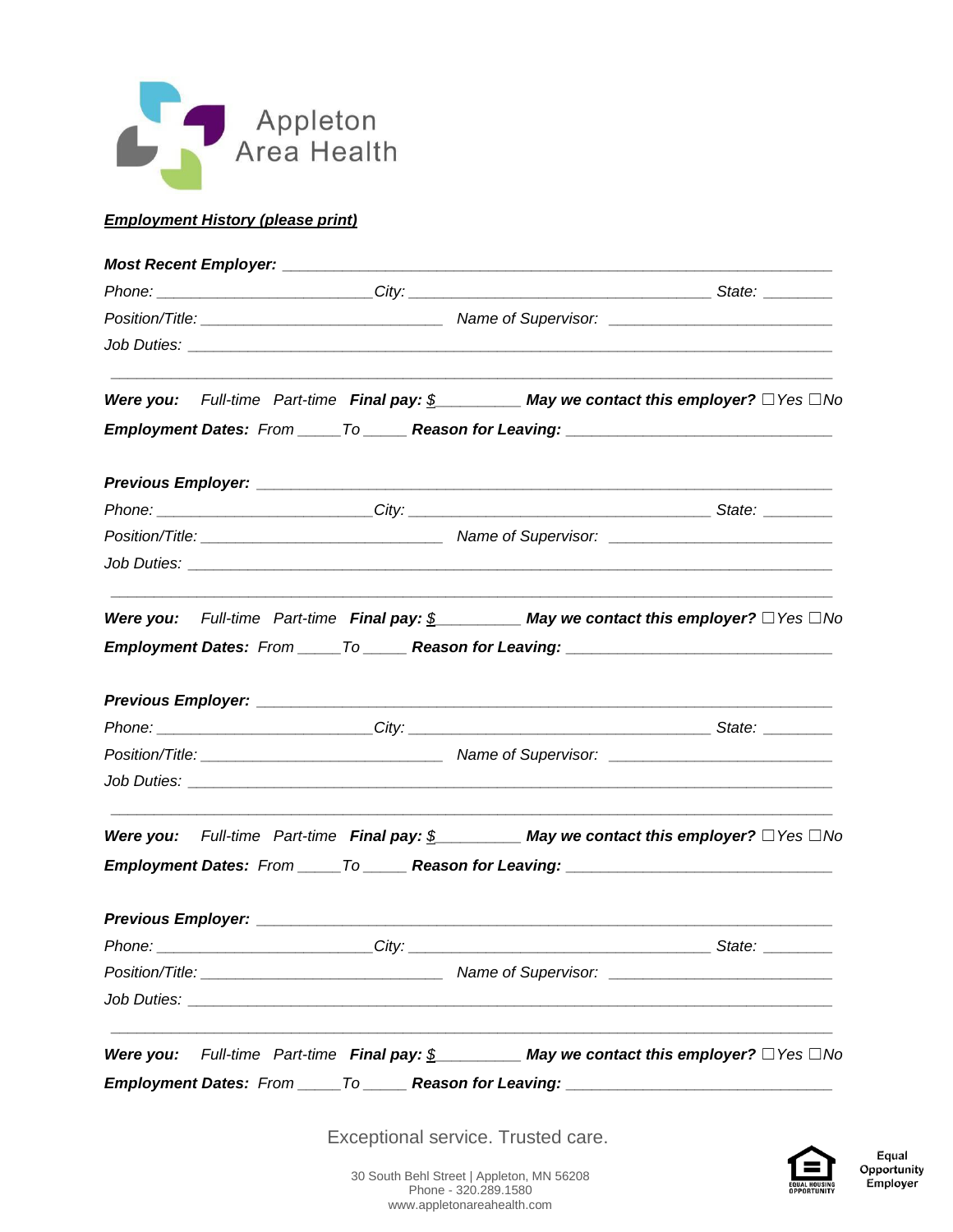

*Other Information (please print) Please list volunteer, unpaid work experience and any other additional information which may relate to the position for which you are applying. Please do not include religious, ethnic or political group affiliations.* 

*Type of Volunteer Activity: \_\_\_\_\_\_\_\_\_\_\_\_\_\_\_\_\_\_\_\_\_\_\_\_\_\_\_\_\_\_\_\_\_\_\_\_\_\_\_\_\_\_\_\_\_\_\_\_\_\_\_\_\_\_\_\_\_\_\_\_\_\_\_*

*Length of Volunteer Service:*  $\blacksquare$ 

*Other: \_\_\_\_\_\_\_\_\_\_\_\_\_\_\_\_\_\_\_\_\_\_\_\_\_\_\_\_\_\_\_\_\_\_\_\_\_\_\_\_\_\_\_\_\_\_\_\_\_\_\_\_\_\_\_\_\_\_\_\_\_\_\_\_\_\_\_\_\_\_\_\_\_\_\_\_\_\_\_*

#### *Background Check through NETStudy 2.0 (please print)*

*I have been informed that Appleton Area Health is required by the Minnesota Department of Human Services to conduct a background study on all individuals employed by Appleton Area Health. If I am found to have a disqualifying characteristic, AAH will be told that I am disqualified, but will not be told what the disqualifying*  reason is. If I wish to submit a request for reconsideration of a disqualification, I must do so within 15 days of receiving the notice of disqualification. If I do not request the reconsideration within the 15 days, or if the *disqualification is not set aside after reconsideration, I may be discharged from my position.* 

*Your privacy rights are outlined in a separate notice entitled, "Background Study Privacy Notice" (dated 07/05/2012). It is available from the agency who is initiating this study to you, or by calling 651.296.3971 (voice) or 651.282.6832 (TTY).* 

*Any part of the form that is unreadable, applications for the Minnesota Department of Human Services Background study will not be submitted. Items marked with an asterisk (\*) are optional.* 

|  |  | State: _____________Zip Code: ______________Phone*: ___________________Gender: □Male □Female         |  |  |
|--|--|------------------------------------------------------------------------------------------------------|--|--|
|  |  |                                                                                                      |  |  |
|  |  |                                                                                                      |  |  |
|  |  | Have you lived outside of MN in the last 5 years? ____________ If yes, where? ______________________ |  |  |
|  |  |                                                                                                      |  |  |

*I authorize Appleton Area Health to conduct a background check and understand that I may need to obtain fingerprints as a part of this process.*

**Signature:** *Signature:* *and the state of the state of the state of the state of the state of the state of the state of the state of the state of the state of the state of the state of the state of the state of the st* 

Exceptional service. Trusted care.